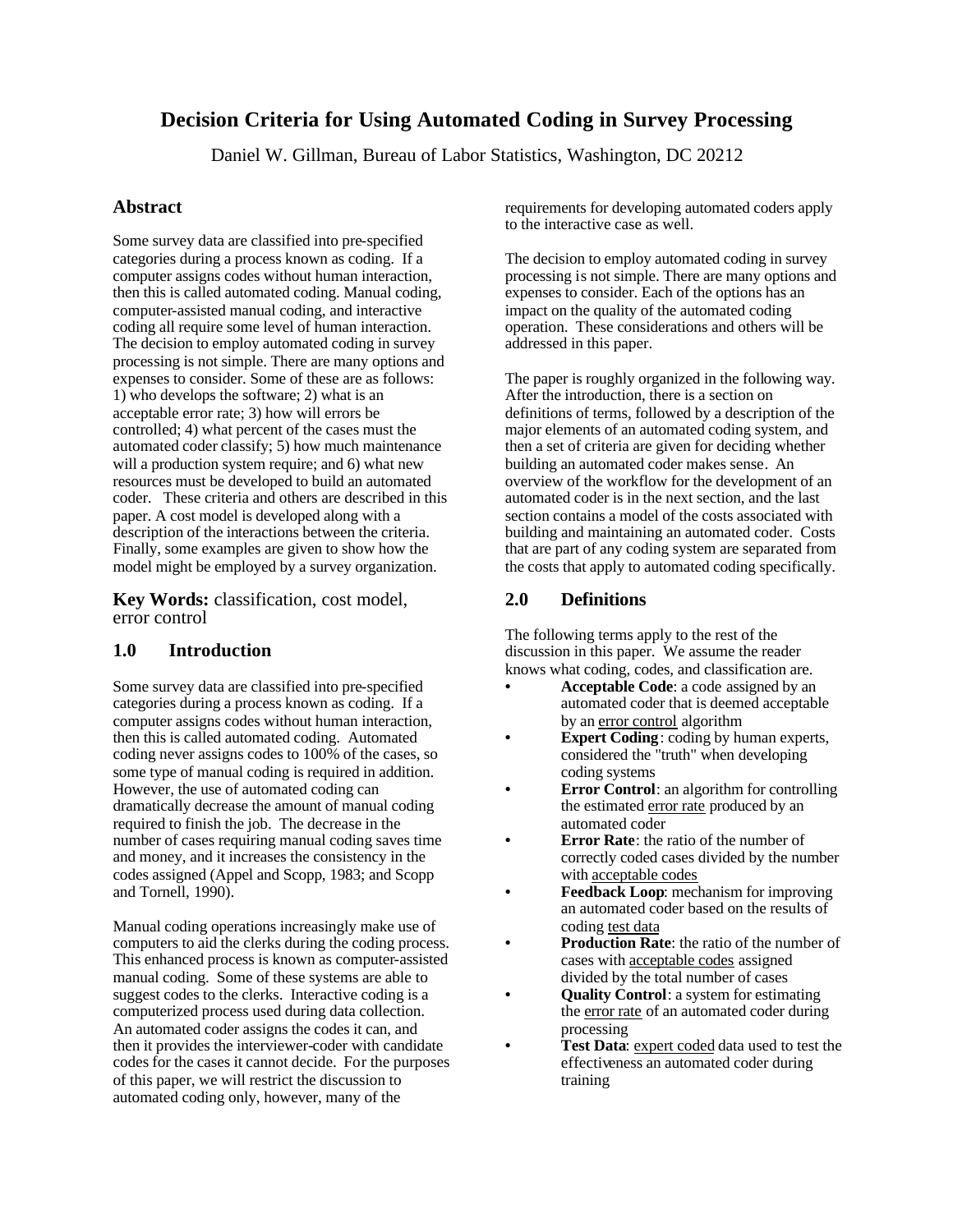- **• Training Data**: expert coded data used to develop, or train, an automated coder
- **• Validation Data**: expert coded data used to test the effectiveness of an automated coder after training is complete

#### **3.0 Elements**

The decision to build and implement an automated coder requires careful consideration of the costs. In this section, we provide a description of the required elements for building and implementing an automated coder. In a later section, the costs associated with these elements are analyzed.

The major elements are classifications; training, test, and validation data; software development; and error and quality control methods. A discussion of each of these elements is contained in the remainder of this section. We ignore the production environment, because inserting an automated coder into an existing production system is relatively easy. Software development covers the requirements of getting the system ready for production.

# **3.1 Classifications**

Statistical offices use classifications to categorize and classify some types of survey data. Typical examples of classifications in the US are the North American Industrial Classification (NAICS), the Standard Occupational Classification (SOC), product classifications, and time use activity classifications. Many other examples exist, too.

An automated coder is used to classify survey responses into categories determined by a classification. For instance, the 2000 Census Autocoder was used to classify responses from the 2000 Census long form into industries and occupations from the 2000 Census Industry and Occupation Classification. The 2000 Census Industry and Occupation Classification was derived from NAICS and the SOC.

For an automated coder to work properly, careful construction and maintenance of the relevant classifications are required. An automated coder cannot accurately classify survey responses if classifications on which it depends are poorly constructed. Good software cannot make up for design flaws. Conversely, improvements in the design of the relevant classifications can greatly improve the performance of an automated coder. Examples are removing overlap between concepts or reorganizing concepts. Other strategies also exist.

Classifications also change over time. For example, NAICS is scheduled for revision every 5 years in order to reflect changes in the industrial situation within North America. An automated coder must be revised whenever the relevant classifications are. Otherwise, the automated coder becomes increasingly irrelevant, and all development costs are lost.

# **3.2 Training/Test/Validation Data**

Three data sets of expertly coded cases are required to develop, test, and validate an automated coder. Each of these data sets needs to satisfy the following criteria:

- the cases are current
- the cases are representative of each code category, at east 150 cases per code category (Chen, *et al*, 1993)
- cases are sampled with known probabilities of selection and stratified by code category, so proper weights can be assigned
- cases for each data set should come from a different source, such as different surveys (if the automated coder will be used for multiple surveys), time frames, or modes of data collection

Training is the term used by researchers in the machine learning community for using data to "teach" the software which categories to assign to cases. So, the software developers use the training set for building the system. The proper codes are attached to each case so the developers know to which category each case belongs.

The test data are used periodically by the software developers to independently verify that the training exercise is working. This is known as a "feedback loop". Feedback loops are often run daily, and a well-designed process will provide excellent guidance for the further development of the software (Appel, 1983). It is best if the developers do not know the expert codes for the test data cases, and the evaluation of the test data is done independently. This blind testing increases reliability of the results.

Test data taken from the same source as the training data biases the results (Gillman, 1993). Data from the same source are more similar than data taken from different sources. So, care must be taken to ensure proper interpretation of testing during the development phase. It is best if the test set is drawn independently of the training set.

The validation set is used after the development is complete, and the automated coder is ready for production use. The validation set is used for the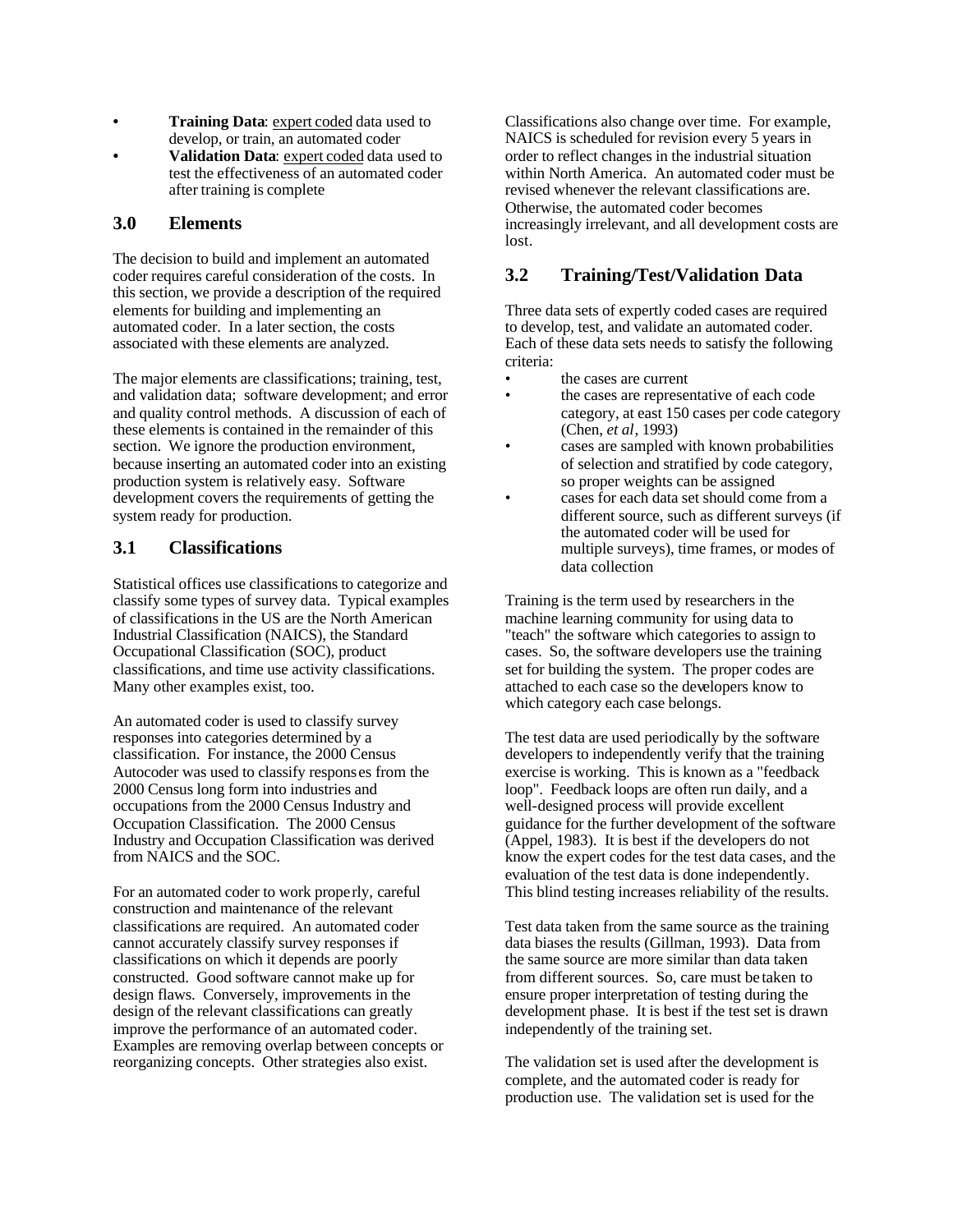final test before production; the data for the set are usually taken from the initial survey data collection. Again, the independence of the validation set from the training and test sets increases the accuracy of the results.

#### **3.3 Software**

There are many algorithms in use or that might be used successfully for automated coding (Lyberg and Dean, 1990; Creecy, *et al*, 1992; Speizer and Buckley, 1998; Sebastiani, 2002). The choice depends on many factors, but often the most important factor is the complexity of the problem. Usually text responses are coded in survey operations. Some responses are very simple, and others are much more complex. Usually, the more text fields in a response, the more categories in a classification, the more classifications, or the more dependencies between multiple classifications for a coding application, the more difficult it is to automate. These observations are meant as guidelines, as there are exceptions to them.

Simple problems can often be solved using exact matching against a list of responses with their codes. New responses not found in the list are added after they are manually coded. Most applications have more complex responses. For these situations, more advanced techniques must be used. The best gauge for whether a particular algorithm or system will work is whether it has worked in the past for other similar applications. However, due to the unique nature of some automated coding problems, survey organizations find it useful to develop their own system.

Many survey organizations have developed application-specific and general-purpose software for automated coding, there are companies that build automated coding systems for survey organizations, and there are several companies that are using machine learning techniques for new types of

classifiers. These new classifiers may be adapted to automate coding applications.

Training, test, and validation data are used during the software development life cycle to help build any automated coding system. The requirements for the coverage contained in the data sets goes up as the complexity of the software and coding requirements go up.

# **3.4 Error and Quality Control**

It is not sufficient to estimate the errors for the test or validation data overall, but one must estimate the errors for each code category separately. An error control algorithm is used to control the estimated errors an automated coder makes.

A useful approach (Chen, Creecy, and Appel, 1993) is to pick an overall acceptable error rate and use that rate to control the errors for each code category. This way, the estimated errors for each code category will not exceed the overall estimate. Alternatively, an acceptable error rate may be assigned to each code category independently (Gillman, Appel, and Jablin, 1993). In this case, the overall error rate is harder to estimate, but the automated coder performs as well as the clerks for each code category separately..

Quality control (QC) estimates the error rate during production (Biemer and Caspar, 1994) . Most QC techniques estimate the overall errors, but they do not measure the errors for each code category. This is a shortcoming, but it is mostly due to cost constraints that organizations do not measure errors at the category level.

# **4.0 Workflow**

This section contains a description of the workflow in the development of an automated coder. It is a more detailed description of ideas described in the previous sections. The basic idea is illustrated in the following diagram and explained below in the text:

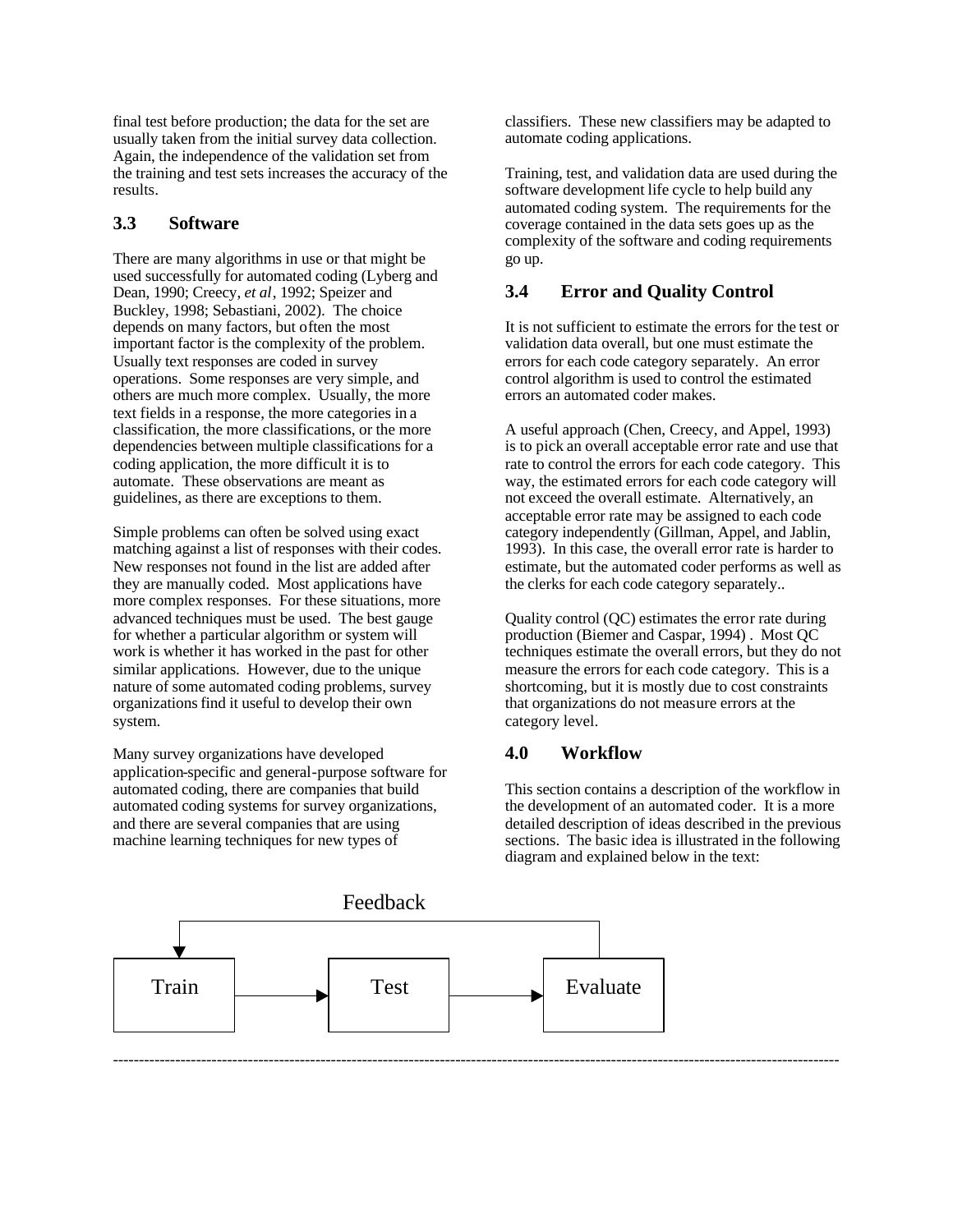Development takes place in a series of steps. These steps are performed interatively until the softeware performs at an acceptable level. A level of ascceptable performance is determined by the estimated error and production rates of the system. When the error rate is low enough and the production rate is high enough, the development process ends. Then, implementation of the system begins.

At the beginning of each development iteration, the automated coding software is subjected to testing against cases with known codes: the training data set. The software and system parameters are updated as the results of coding the cases are analyzed. The error and production rates are estimated using this data, but one should expect that these results are biased as the estimates are not indpendent of the training. Use of an independent test data set results in unbiased estimates for error and production.

At regular intervals, or whenever the developers feel enough changes have been made to the automated coding software, the test data set is processed through the system. The test data set is drawn independently of the training data set to eliminate bias. Also, the test phase produces detailed results of coding efficiency for each code category. These results are used in the next phase.

The results of coding the test data set are used to evaluate the results of the training step. There are several important features of this:

- An independent unbiased estimate of errors and productivity is obtained
- Error rates for each code category are provided, and this allows system developers to improve the software where it needs it most
- Effort can be directed towards those (large) code catgories that are expected to have many cases assigned to them during actual survey proessing
- Imporovements to large code categories upgrade overall productivity and error rates more than improvements to small code categories do
- Bias obtained through "over-training" is reduced (Appel and Scopp, 1987; Sebastiani, 2002), where over-training means too many of the specific characteristics of the cases in the training set are used to train the coder

Feedback is the process whereby information gained through testing is applied to upgrading the automated coding sofware and improving the codes assigned to cases in the training and test data sets. The amount of time taken to make improvments during each

iteration is dependent on many factors, but is most dependent on the time allocated for the development project and the expected gain for each attempted improvement.

It is entirely possible that some expected improvements do not work or actually make things worse. By examining a subset of the training or test sets, a developer might see improvements in one area (e.g., a set of cases containing a specific word are all coded correctly), but after evaluating the automated coder against the entire training or test data sets, the developer might find that other cases are now coded worse. In this case, it may be necessary to remove the changes.

The feedback loop development process is time consuming and full of wrong turns or blind alleys. However, it is an effective way to build a good system.

# **5.0 Costs and Decision Criteria**

Ultimately, the choice of using an automated coder boils down to costs. Is it more expensive to build and maintain the software for an automated coder than to code the cases manually? This comparison is based on the number of cases the automated coder assigns codes to (i.e., decides). So it is very important to have high quality training and test data sets to maximize the effectiveness of the automated coder.

Normally, one chooses to use an automated coder if it is less expensive to code cases that way. For example, if over a certain period of time it costs \$100,000 to build and maintain an automated coder. and it costs \$200,000 to code the same cases maunally that the automated coder can decide, then it makes sense to use the automated coder.

The first decision is how much error to let the automated coder produce. Usually, one sets the error rate to correspond with the estimated eror rate for the manual coding clerks. This may not be quite fair if the automated coder only decides the cases that are easy for the manual coding clerks to decide as well. However, the author knows of no studies to show that this is the case, either for a specific coding operation or for automated coding in general. Most importantly, it does not make sense for the automated coder to produce codes at an apprecialbly different error rate than the clerks. In order to make this choice properly, a good estimate of the error rate for the manual coding operation is required. This in turn requires the availability of high quality training and test data sets.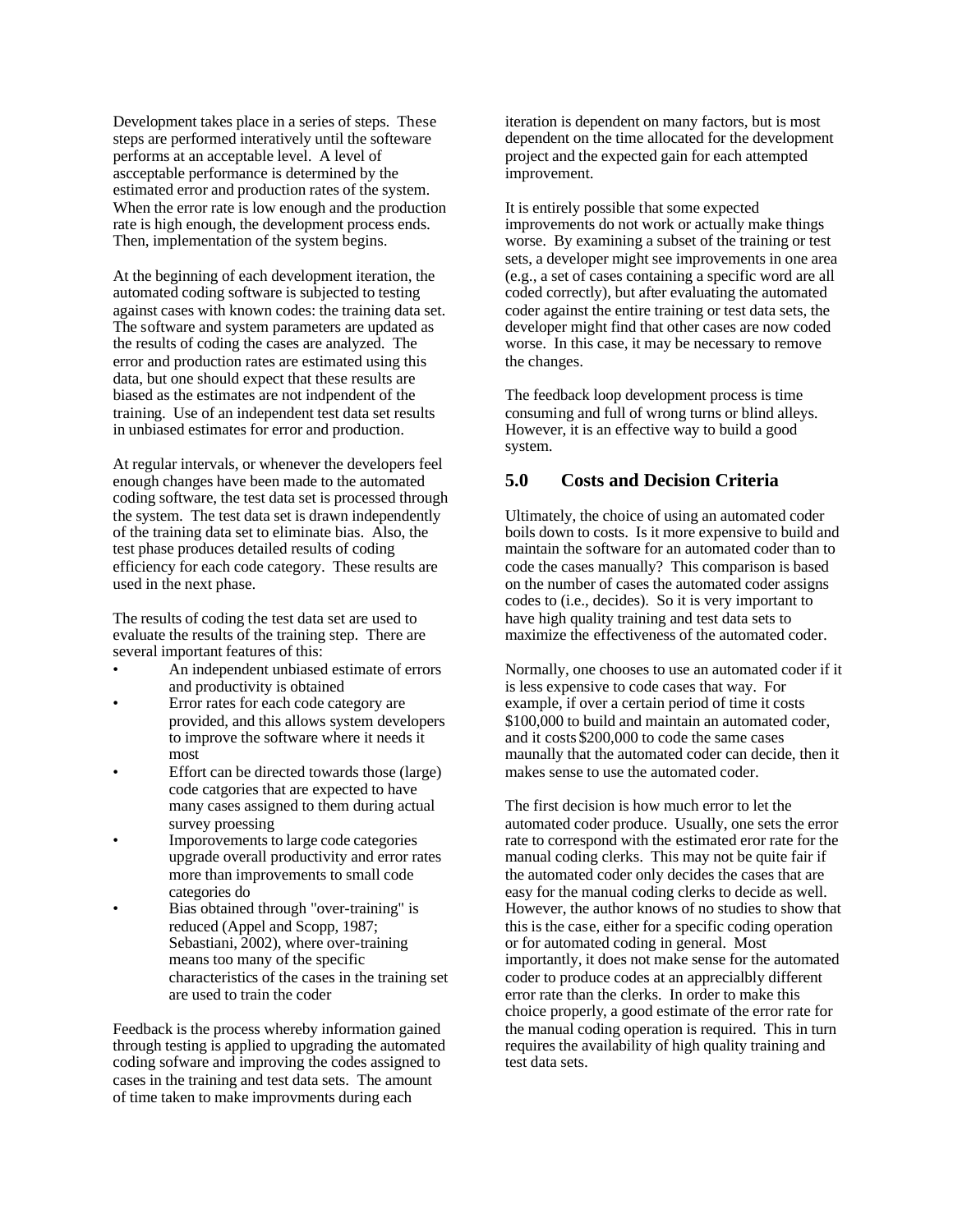The acceptable error rate for the automated coder affects the productivty. The lower the acceptable error rate (i.e., higher accurracy), the lower the production rate for the automated coder, and the more cases the clerks have to decide. Not only does this raise overall processing costs, because each additional case the clerks need to decide raises costs, but it reduces the number of cases the automated coder decides. This makes it harder to prove that the automated coder is cost effective.

#### **5.1 Cost Model**

In determining costs, we make a basic assumption: every coding operation has a manual coding component. This means no automated coder will decide 100% of the cases. Given this basic assumption, costs are divided into 4 categories:

• **Indpependent** - Costs that are part of the coding operation, independently of whether an automated coder is used or not, e.g., development of computerassisted manual coding systems

• **Both** - Costs associated with both manual and automated coding but allocated based on the application, e.g., the costs of developing and maintaining training and test data is really for the automated coder development, yet the data sets may be used as training for the manual coding clerks and for development of concordances for translating between classifications

• **Automated** - Costs associated with developing and maintaing the automated coding system only • **Manual** - Costs associated with the manual coding operation only and dependent on the number of cases

The major cost components for each cost category are listed in the table below:

|               | <b>Components</b>                                           |
|---------------|-------------------------------------------------------------|
| Independent   | Classifications; Alphabetical indexes; Computer-assisted    |
|               | manual coding software; Training system; Computer           |
|               | hardware                                                    |
| <b>Both</b>   | Training, test, and validation data sets; Selction criteria |
|               | and weights; Quality control                                |
| Automated     | Software development, maintenance, update, upgrades         |
|               | (especially from changes to classifications), validation    |
| <b>Manual</b> | Labor; Recruitment; Supervision; Overhead (desks,           |
|               | etc.); Reference materials                                  |
|               |                                                             |

# **5.2 Decision Criteria**

The main decision criteria are as follows. Let

- $\bullet$  C<sub>A</sub> = Costs for using an automated coder
- $C_M$  = Costs for using manual coding for the same cases the automated coder decides plus some fixed costs (see below)
- $C_D = C_A C_M$  the cost difference between using automated versus manual coding

If  $C_D < 0$ , then the automated coder saves money, and otherwise it does not.

 $C_M$  is the difficult parameter to estimate. It is based on an estimate of the cost to manually code each case. The following values must be known or estimated:

- $\bullet$  T = Total number of cases to be coded
- $\bullet$  E = Error rate for the clerical coders
- $P_E$  = Production rate for the automated coder, which depends on E (See section 3.4)
- $\bullet$  C = Coding rate per hour, i.e., the number of cases decided per hour, for the clerks
- $\bullet$  L = Labor costs per hour for the clerks (The labor costs per hour depend on overhead - fixed labor

costs - plus the number and wages of the clerks hired.)

 $\bullet$  F = Fixed costs, costs that do not depend on the number of cases to be decided

Another parameter that must be estimated is the allocation percentage for each of the costs in the **both** category. This is part of the fixed costs, since these costs do not depend on the number of cases to code. The **independent** costs are not part of the cost comparison, since they are borne whether automated coding is used or not.

Then,  $C_M = T * P_E * L / C + F$ .

#### **6.0 Conclusion**

The paper contains some decision criteria for determining whether it is cost effective to use an automated coder in survey coding operations. The criteria are based upon a comparison of the costs of developing and using an automated coder versus the cost of manually coding the same cases the automated coder can decide. If the cost of using an automated coder is less than the cost of manually